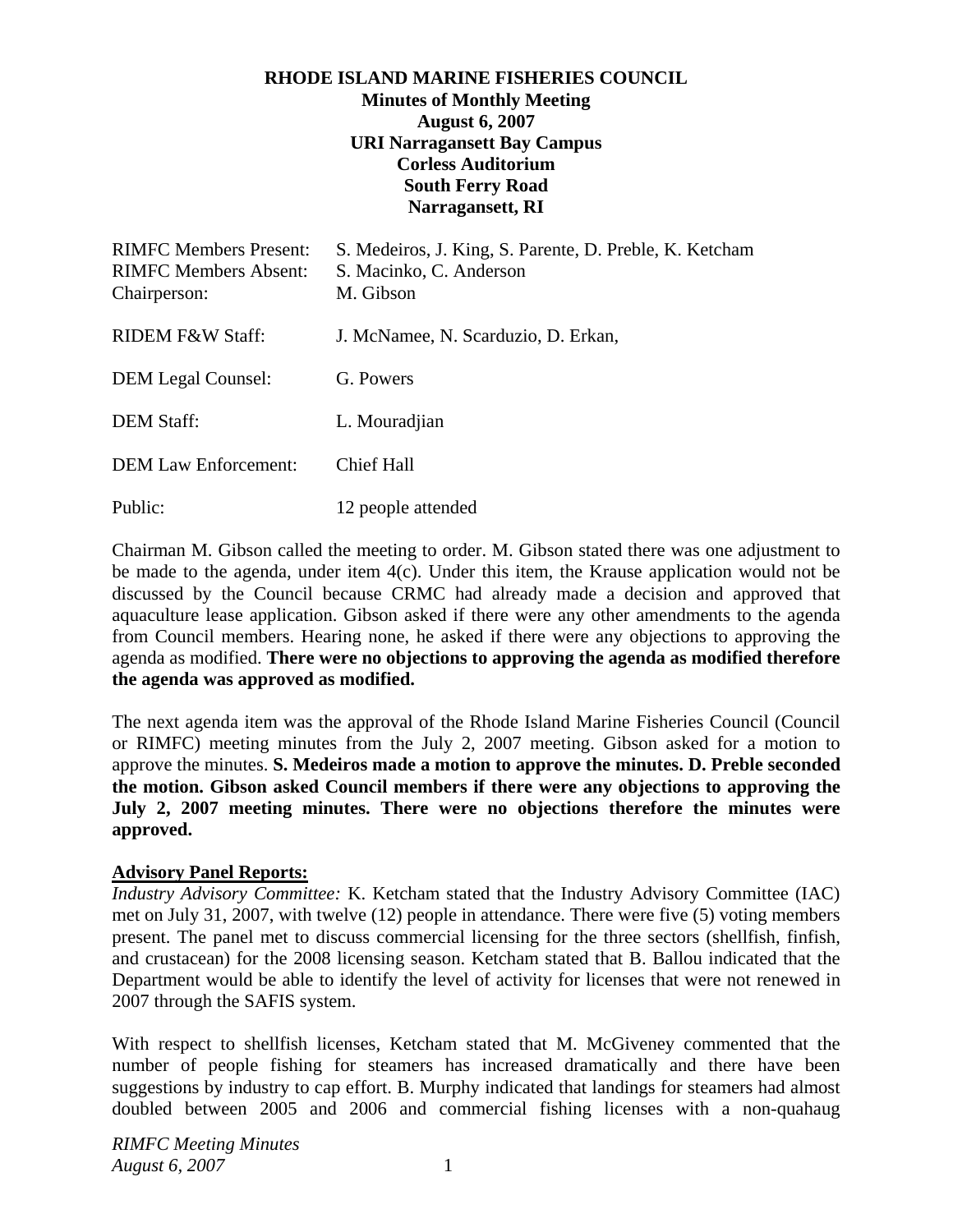endorsement have also increased over the past year. Ketcham indicated that the committee discussed considering whether effort on soft-shelled clams should be limited and if so ways to cap effort. Ketcham also stated that McGiveney suggested having a single shellfish endorsement for Principal Effort License holders, which McGiveney also recommended last year.

The committee discussed exit/entry strategies, but decided to table any recommendations on the availability of new shellfish endorsements until the next meeting when data and activity of nonrenewed licenses would be available.

Ketcham stated the committee then discussed lobster licensing and that L. Dellinger stated that once the issue of transferability is worked out licenses should be opened for anyone since the fishery is being managed through traps. Ketcham indicated that B. Ballou commented that DEM has not proceeded because ASMFC is currently working on a transferability plan that would be consistent between states. Ketcham stated that L. Dellinger had hoped a transferability plan would have been in place by the meeting to make a recommendation to open licenses, but since that was not the case, Dellinger recommended no new licenses.

The committee then discussed finfish licensing. Ketcham stated that C. Brown informed the committee that quotas for summer flounder, scup, and black sea bass would most likely decrease in 2008 and new licenses should not be made available. There was discussion about placing a cap on licenses or creating a gear endorsement for the menhaden fishery. Ketcham indicated that there was discussion about having the menhaden resource available to local fishermen and discouraging out of state business.

Ketcham stated that B. Ballou questions what the response would be from industry if licensing went from an individual to a vessel-based program. There was some support for the idea with one opposition that it would not be suitable for the shellfish fishery. Ketcham indicated that the committee did agree that fees for licenses should be higher, which would deter latency, and penalties should be stricter. There was also talk that the license review board has reached its sunset and that perhaps the IAC should be the forum for future licensing issues. Ketcham indicated that the IAC would meet on August 20, 2007 at which time DEM would be able to provide the committee the data necessary to make final licensing recommendations.

M. Gibson asked J. McNamee, in keeping with the timeline for the public hearing on licenses for 2008; at what point, does the Council need to provide recommendations to the Director. McNamee stated that providing final recommendations to the Director would not have to occur until the actual public hearing occurs and the follow-up Council meeting. McNamee indicated that the only action that the Council needed to take this evening was the approval of the agenda for the follow-up IAC meeting in August.

## **New Business:**

M. Gibson stated that since there were members from the public present for the aquaculture items he suggested that the Council take item 4(b) and 4(c) next. Gibson asked D. Alves from CRMC to update the Council on the progress of the aquaculture-working group.

# *Update on meetings regarding comprehensive aquaculture plan:*

D. Alves stated that the working group had not met since the last meeting of the RIMFC, but the next meeting of the working group was scheduled for Thursday, August 9, 2007. Alves stated that there had been movement with the sub-committees. He stated that they had been working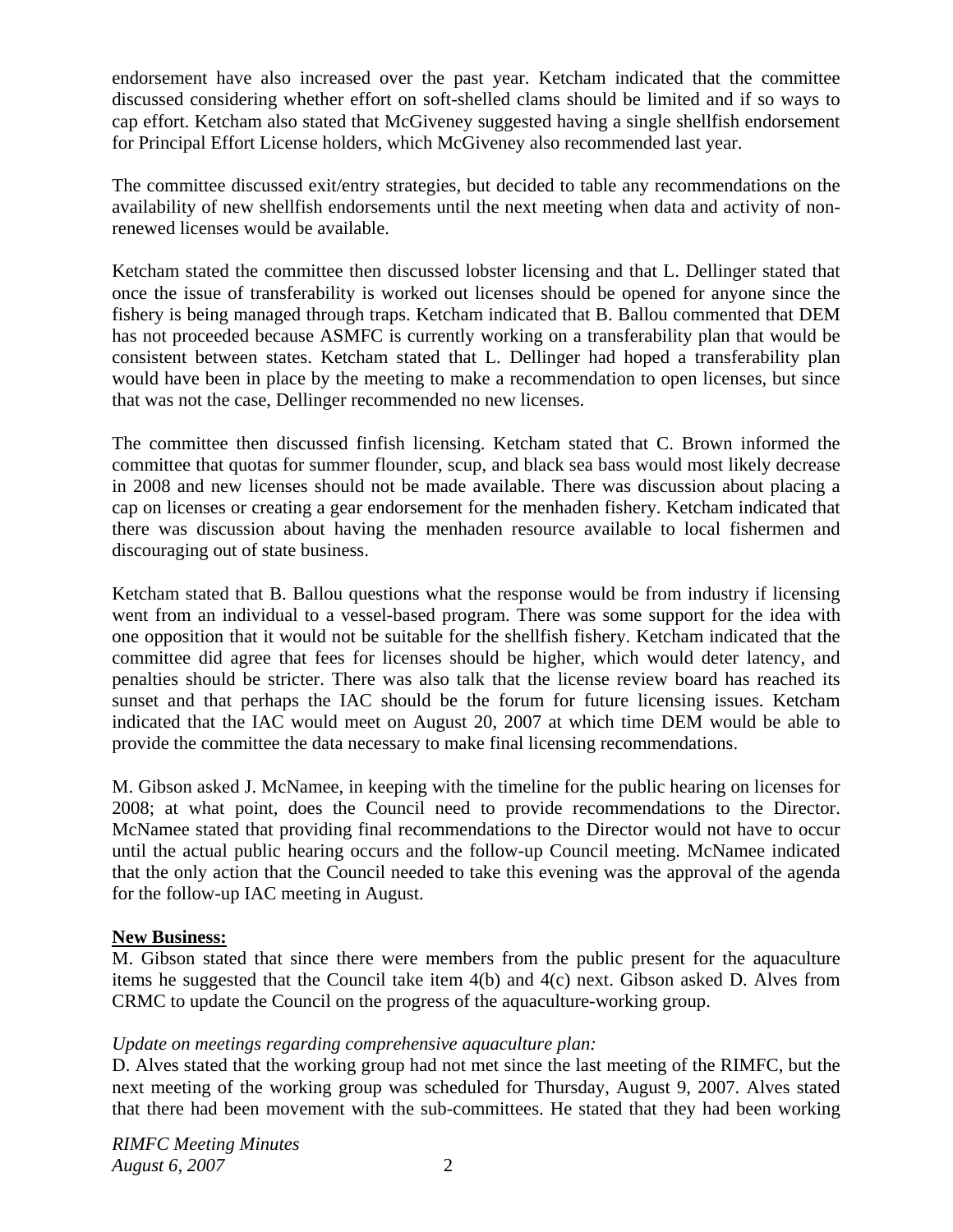with Sea Grant to help with the sociology aspect of the issue. He stated that he had been working to get the Director of the Salt Pond Coalition for the next meeting and the Director of the South County Tourism Council in an effort to diversify the people involved with the working group. Alves stated that there were three sub-committees set-up; he was running the sub-committee on regulation, which had met last week. Both the CRMC and the DEM regulations were reviewed at that meeting. Alves indicated that the sub-committee needed to see what the working group and the other groups come up with first before any changes to the regulations can be made. The biology sub-committee had met and assignments had been givin out to committee members. M. Gibson stated that B. Murphy with DEM, Division of Fish and Wildlife, had taken Dennis Erkan's slot on this sub-committee. Alves stated that there is a fisheries industry group that has three meetings scheduled to meet with fishermen willing to share their concerns about aquaculture. He stated that the meetings were scheduled for August 7, 2007 at Kettle Pond, August 27 at the RI Saltwater Anglers Association meeting, and September 5, 2007 at the Narragansett Striper Club. Alves indicated that the three sub-committees are working to get information to the working group.

M. Gibson asked D. Alves to remind people about the meeting on August 8, 2007 at the Narragansett Town Hall conducted by CRMC. Alves stated that the meeting is to inform the towns about aquaculture. They will talk about the history of aquaculture in RI, research, the CRMC permitting process, and that a comprehensive plan for RI is in the works.

D. Preble stated that the work that had been done so far on this issue has been very gratifying. He also stated that it has put to rest some of the concerns that he had about aquaculture. Preble wanted to mention that D. Alves had also put together a seminar about public trust that was well attended and very informative. Preble thanked Alves for putting the seminar together.

J. King asked D. Alves to comment on the oyster seed that was recently lost due to disease. D. Alves stated that the pathologist from URI had been in touch with him and Alves stated that it was seed from only one hatchery. None of the other seed from the other hatcheries was affected. Alves stated that the test results have not been completed yet, but that he thought it might be juvenile oyster disease (JOD).

R. Rheault stated that JOD is a disease that is caused by a fungus like organism that is believed to be endemic everywhere. The disease strikes oysters that are less than an inch long once the water gets to a certain warmer temperature. He stated that in this case, the seed was acquired too late in the season and it was too small and very vulnerable, and perhaps not a disease resistance strain. He stated that JOD had never been observed in wild stock, and has never been observed in animals larger than an inch.

*Council recommendation on Gardner aquaculture application #2007-02-069:* M. Gibson explained the history of the application and how the Council needed to proceed if they wanted to revisit this lease application. **D. Preble stated that he was one of the members who had voted against the application, and that he would make the motion to return the application to the table for consideration by the Council. J. King seconded the motion.**

M. Gibson asked all those in favor of reconsidering the application to raise their right hands. **The motion to reconsider the Gardner aquaculture application passed unanimously.**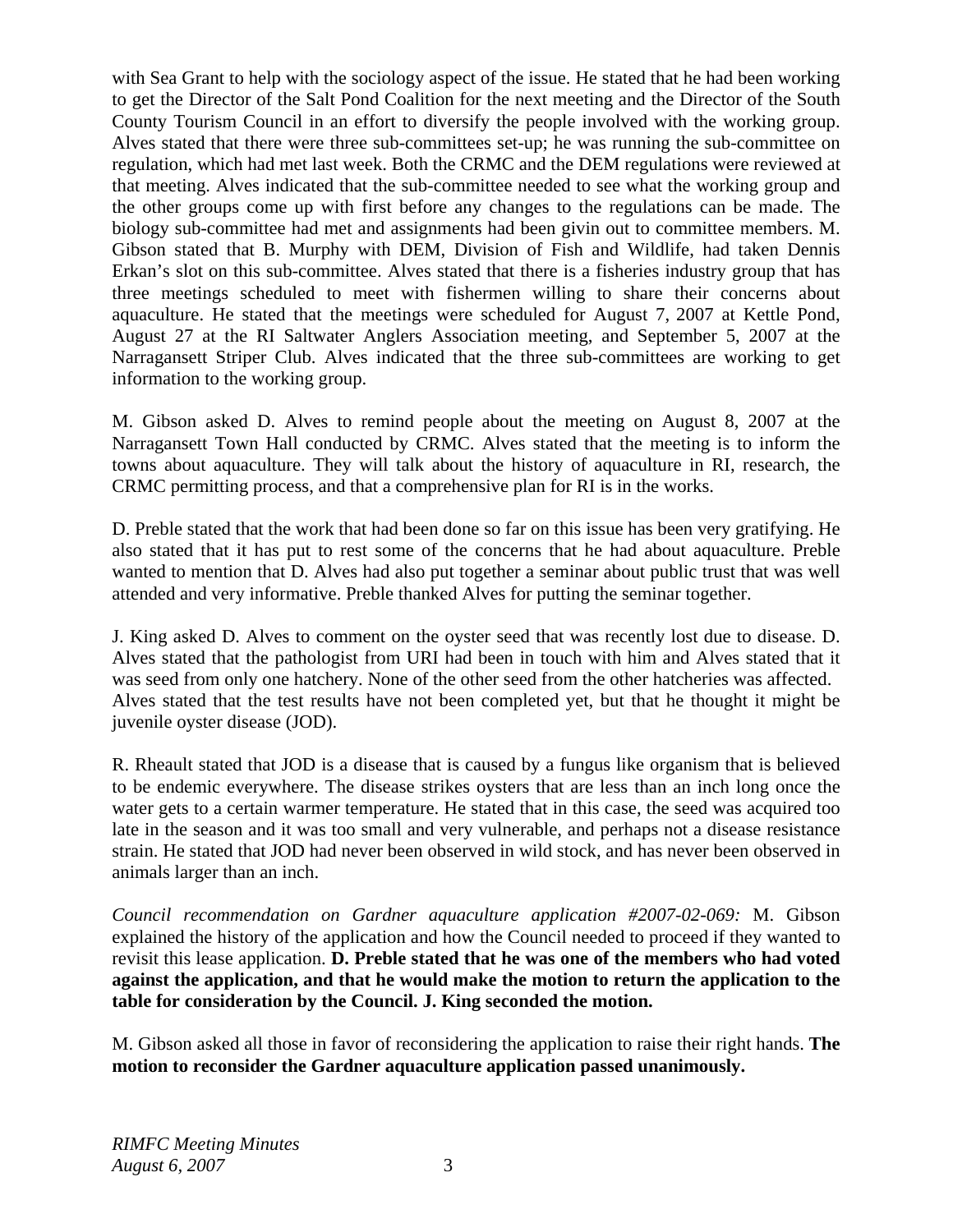**M. Gibson stated that the application is now on the table for reconsideration. He indicated that the previous motion, at that time, was to approve the Gardner application. That motion failed, but now it is a new motion to be reconsidered.** Gibson asked for comments from the Council.

D. Preble asked if the map of the site locations was to scale. J. Gardner stated that they were not to scale; the rectangles just indicated the approximate site locations. D. Preble asked if this would be a fair representation of the percentage of area that is being requested.D. Alves stated that they were not to scale and that the total area being leased would be under 2% of the total area of the pond. J. King asked D. Alves if the 2% was useable or gross bottom. Alves indicated that it was 2 % of the gross area. Gibson asked if there were any other comments from the Council. Hearing none, he asked for comments from the audience.

Mrs. Reynolds stated the she and her husband lived on Winnipaug Pond, and for the past ten years they have witnessed the expansion of Mr. Gardner's aquaculture lease and they have no objection to Mr. Gardner personally, but to the operation of aquaculture in the pond. She stated that they were losing recreational use of this area. She stated that she has a neighbor who regularly goes shellfishing in the proposed aquaculture site. She has also seen people using this area for shellfishing regularly. She stated that the Westerly Town Council has unanimously opposed the expansion. Reynolds claimed that they feel like they are losing the pond. They are looking for environmentalists who will represent the public's interest. She indicated that at low tide the cages and PVC piping are exposed which look more like a parking lot than a seascape. She stated that they are crushed that they will lose the pond to operations like this. She asked the Council members to consider what is happening to those residents who live around the pond.

J. Gardner stated that he would like to ask the Council to follow the Shellfish Advisory Panel (SAP) recommendation that the lease be approved. He noted that the location where the lease is located is one of the least used areas of the pond. The site location was specifically selected because of that.

W. Reynolds asked if any of the Council members had visited the site. He stated that the pond was becoming a garbage area. He stated that it is a beautiful area, a pristine environment that is being turned in to a dump yard. He claimed that there were traps that were piled 5 to 6 feet high and was being used as a storage area. He explained he was not willing to give up what he thought was his to use, for only one person to be able to make a living. He understood aquaculture to be a good thing, but perhaps this is not the place. The pond is a small pond, about 450 acres and when you look at the amount of acres that is being leased, potentially 8 acres. He stated that when you figure in the right of ways, the shoreline that is being used for other uses, you are probably looking at only 20-25 acres, which is being taken from public use. W. Reynolds stated that if more recreational fishermen and shellfishermen were aware of what was going on and if they felt that they had rights there would be more people coming to these meetings to complain. He indicated that if this application does go before CRMC there would be a large turn out of Westerly residents who were opposed.

M. Gibson asked D. Alves to speak to the application and CRMC's obligation to address the balance of uses in an area. D. Alves stated that the CRMC has the responsibility to balance the public trust issues. CRMC manages the bottom for everyone in the state. The legislators have decided that aquaculture is a legitimate use of the bottom and we have an involved process to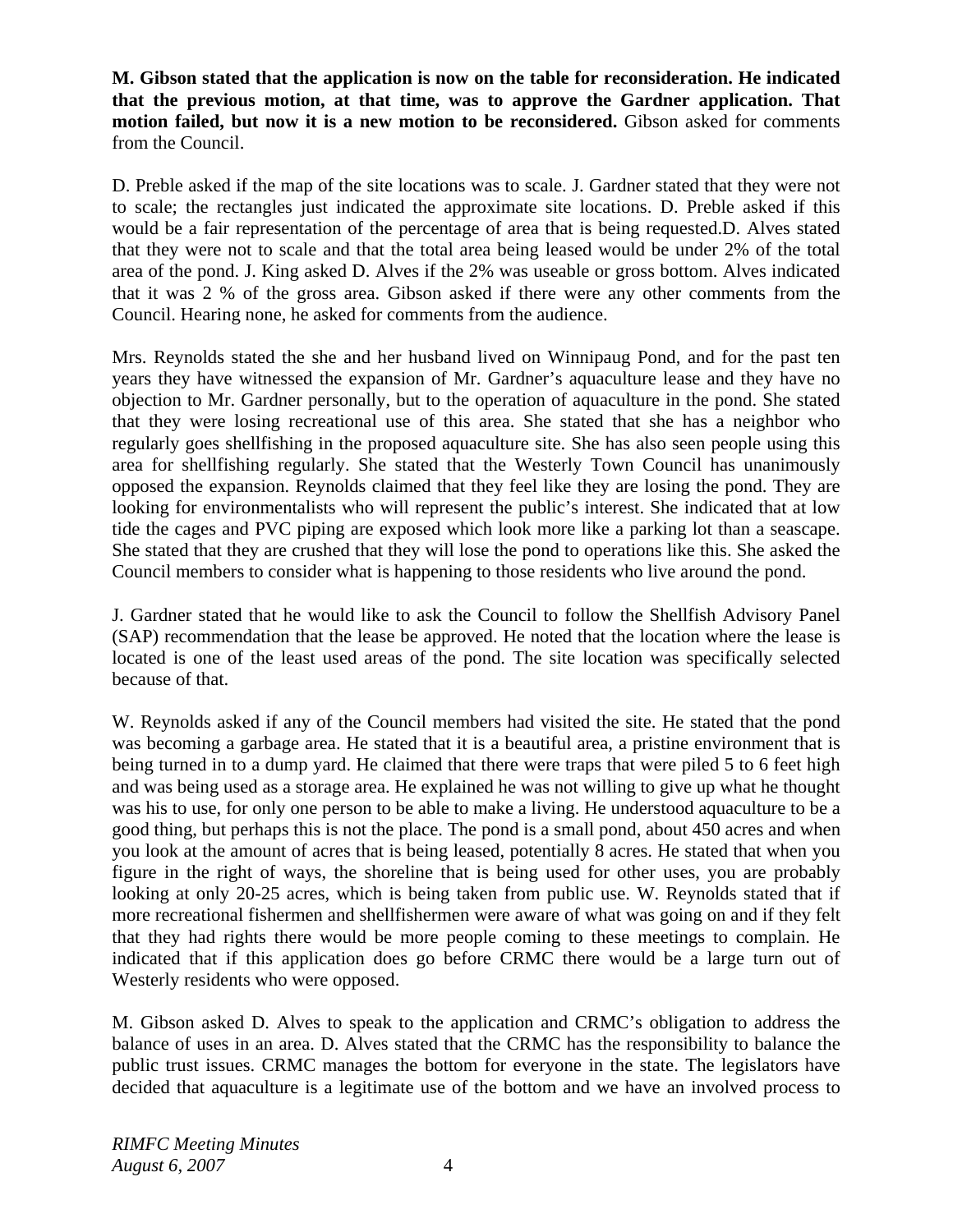assure there are as few conflicts as possible. When the Gardner lease is reviewed at the CRMC meeting, the public will be allowed to make comments.

S. Medeiros asked D. Alves if it was true that the cages and PVC piping were sticking up out of the water. D. Alves stated that the existing lease and the proposed lease are both in very shallow water and the gear is visible at low tide. At high tide, it is not visible. One of the visual concerns is the stacking of the cages. He stated that on the new lease there is a stipulation not to stack beyond a certain height.

K. Ketcham commented that we were working toward getting a comprehensive aquaculture plan and that these leases are for a specific period and are up for renewal periodically. He also stated that it was his understanding that if a lease is deemed a problem that the lease could be revoked. He asked D. Alves if this was true.

D. Alves stated that we would have to speak to the legal people, but there are instances when a lease can be revoked, for example, if it is not being fished. Alves stated he was not sure what it would entail to revoke a lease for any other reason. The only parts of the regulation that he has ever used was to revoke for lack of use of the lease.

Ketcham stated that since the Council has already approved three leases he felt that he would change his vote and vote in favor of this application. However, going forward, before the Council approves any further applications (brand new applications) the Council should wait until a comprehensive plan is in place before addressing any other application that has not been before the Council already.

D. Preble stated that he agreed with K. Ketcham and what it boiled down to, was that these applications came before this Council to be evaluated on the effects they might have on fish and fisheries, that is the Council's responsibility. He stated that other public use and public trust issues rightfully belong before the CRMC. He stated if they look at it in that light and restrict what they do to the fish and fisheries, the biology, and health of the fisheries, on that basis he would vote in favor of this application and move it forward to CRMC. Then CRMC can address the other issues.

J. King asked D. Alves if the working group had come up with maximum amounts of acreage for each of the salt ponds, and the bay, and what would happen if a lease were approved which exceeded that maximum amount. King wanted to know if there would be any recourse to take back what had been approved. D. Alves stated that it was possible, but it does not necessarily mean that would be done.

M. Gibson stated that he did not think D. Alves or anyone else would be able to predict how the CRMC would react to a lease that has already been granted and then found to not conform with what comes out of the working group process.

J. King asked if the Council could make recommendations to CRMC on how to handle leases that were found to be out of compliance with the total maximum number of acres. D. Alves stated that once limits are set for each pond, that would carry weight with the working group.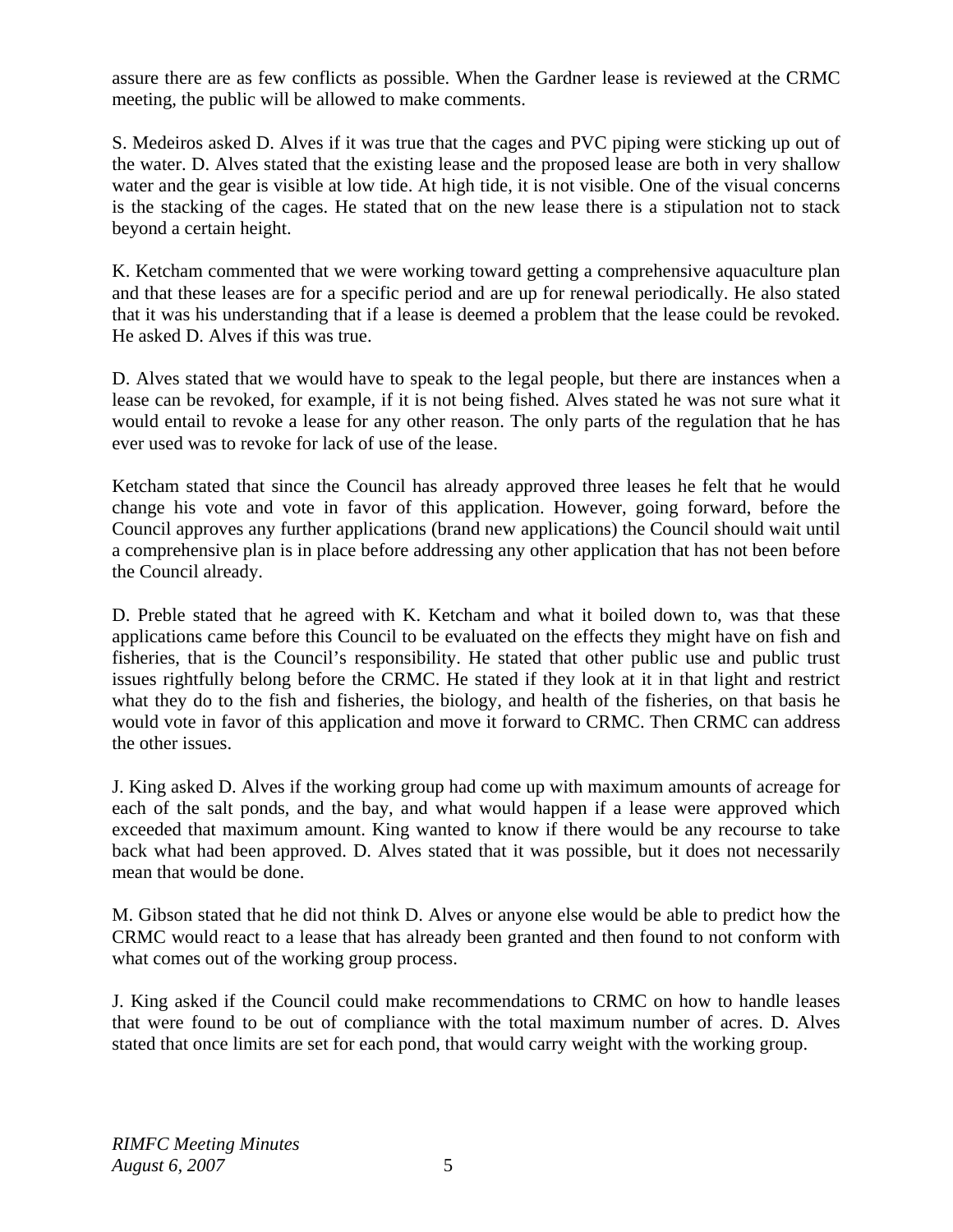W. Reynolds asked D. Alves if there could be a layperson from the general public as a representative on the working group panel. D. Alves suggested there could be and that is why he had invited the Executive Director of the Salt Ponds Collation.

W. Reynolds respectfully requested the Council postpone a decision on the Gardner application until the CRMC working group came up with a comprehensive aquaculture plan. This is because Mr. Gardner already has five acres and is working every day; it is not as if he does not have a place to go to work tomorrow. He urged the Council to wait for a plan from the working group before going forward on this application. W. Reynolds stated that once things are done and if they are done improperly it seems very difficult for CRMC to enforce them. He gave an example that he had spoken to D. Alves about the stacking of the equipment on the current lease site and he stated that Alves indicated that it would be difficult to enforce what was going on in the existing lease. Reynolds asked why would we give him more if he was already doing things that were technically not what his assent stated.

**M. Gibson stated that the motion on the table is to approve the Gardner lease.** The Council had discussion on the item and Gibson asked for a vote. **The motion to approve the Gardner lease passed unanimously.** 

D. Alves stated that he had some scientific information regarding the Krause lease that he wanted to share with Council members. This information was handed out to Council members by D. Alves.

*Public hearing items: Whelk regulations & New gillnet regulation proposal:* M. Gibson stated they would start with the gillnet regulations. He stated that Council members had heard public comment and asked what the Council's pleasure would be relative to the gillnet regulations. Gibson stated that what he heard was a substantive comment about size of the float, the weighting of the nets, movement of the nets, etc., due to the added floats, which is something he had not been aware of before.

D. Preble asked what the time limits were for the Council making a decision on these regulations.

M. Gibson stated that these issues were not time sensitive issues. He stated that even if the Council made a decision this evening it would still take approximately a month to get these regulations on the books. He also stated that these were not ASMFC compliance issues and they are not resource emergencies so these are not crucial items.

D. Preble stated that he wanted more information about two concerns that he had. The first was having two buoys on one end as opposed to two on each end, so someone can identify which end of the net they were looking at. He stated he found that comment to be very useful. The other comment, which he thought might be beneficial, would be to have an identifying colored buoy on the same end as the two buoy end. This would be the colors of the owner of the net for identifying the owner. Preble stated that he would like to know more about this before making a decision.

K. Ketcham gave comments as the IAC chairperson, the committee that proposed these changes. Ketcham stated that gillnetters were present at the meetings and there were other proposals that they went through and selected this one to go forward. K. Ketcham stated that if the nets were set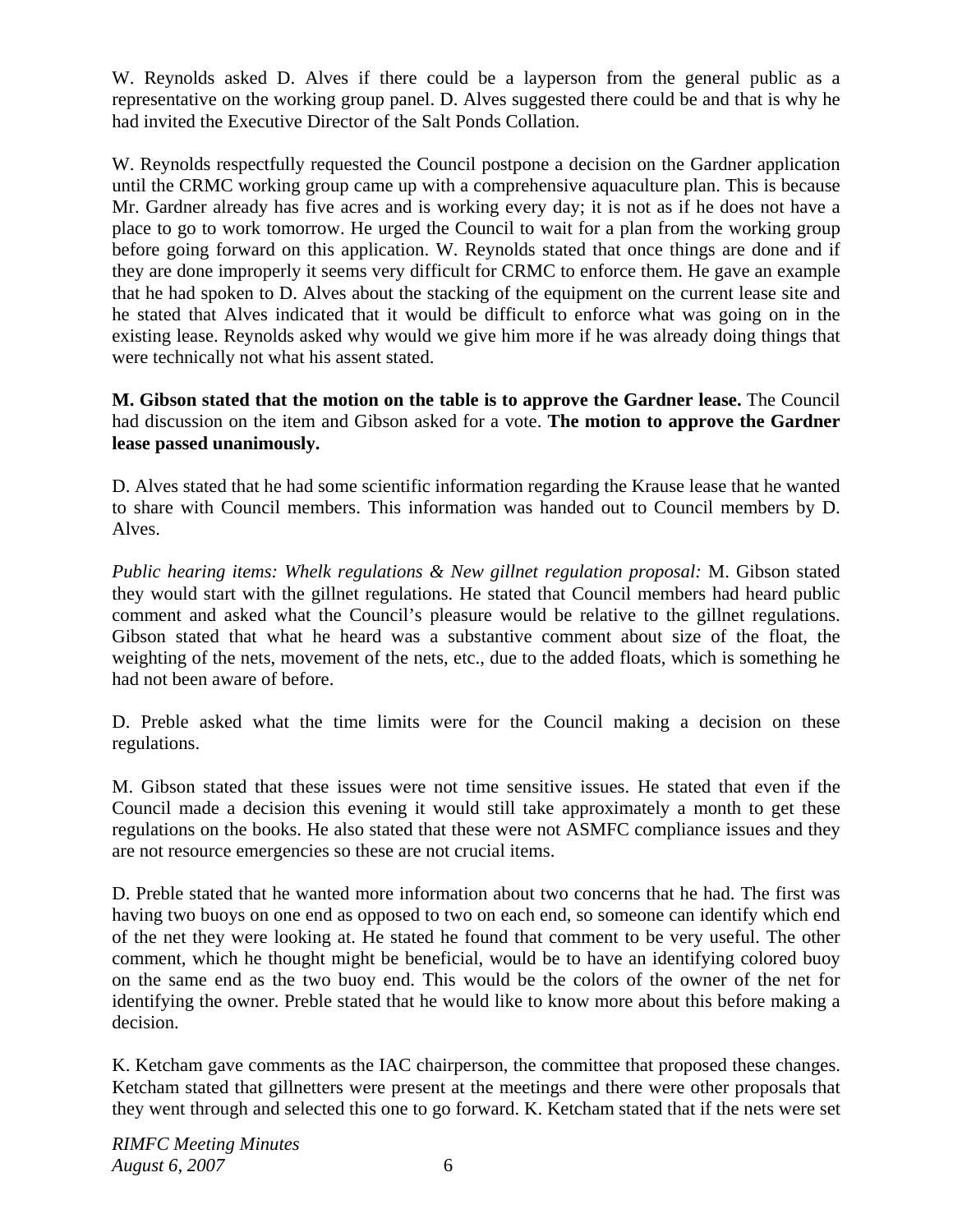according to the current regulations, the nets could drift, but if they were set correctly, they should not touch the next person's nets. The proposed regulation does not seem to be that much of a burden in order to assist the recreational boaters and fishermen in identifying gillnet locations. Ketcham recommended going through with the proposed regulation change as it was constructed at the IAC meeting.

D. Preble asked K. Ketcham if there would be any benefit in identifying one end of the net from the other end. K. Ketcham stated that the consensus was that most nets are set perpendicular to the shore and it is obvious which end is which. One end is inshore and the other end is offshore. Ketcham also stated that there are already laws in place telling you how close you can set one net to another net. Ketcham stated that this was just to make it easier for people to see the net locations.

M. Gibson asked Ketcham if it was his sense to go forward with this proposal at this time.

K. Ketcham indication that the Council should go forward with the proposal as it was proposed.

J. King agreed with D. Preble with the two buoys on one end and the identifying buoy on the other end, stating that this would be distinguishable between fishermen. He felt that four buoys was too many.

D. Preble stated that he was concerned about the complaints of nets being set with one end being free. That was why he had asked his question. If there were no benefit then he would just go forward with what was proposed.

K. Ketcham stated that they had discussed various options at the meeting they had and the gillnetters who were present agreed that this proposal would work. He also stated that the gillnetters who fish offshore in addition to their marking buoys also have high-flyer buoys. Ketcham stated that it would be up to the fishermen to provide the appropriate anchorage to keep the net from moving. He indicated that this was just so people could see them, people who are not fishermen.

M. Gibson asked the Council if they wanted to go forward and recommend this proposal to the Director. On the other hand they could suggest modifications, or decline to make any recommendations tonight and wait for more information. Gibson asked for a motion.

## **K. Ketcham made a motion to recommend to the Director to move forward with the marking requirements as proposed at the public hearing. S. Medeiros seconded the motion.**

M. Gibson asked for comments from the public.

J. Low stated there were many recreational and commercial rod and reel fishermen that were being hung up on gillnets. He indicated that some of these nets are between 300 and 600 feet long. The nets are supposed to be anchored and set in certain directions, but some of the nets out there right now do not even meet current standards. He stated that this proposal was to try to clarify and eliminate some of those problems. That was the intent of this proposal. Low stated that they had some very thorough discussion at the advisory panel and the gillnetters were agreeing with the rod and reel fishermen. He felt this proposal would help the situation and requested the Council to move forward with it as quickly as possible.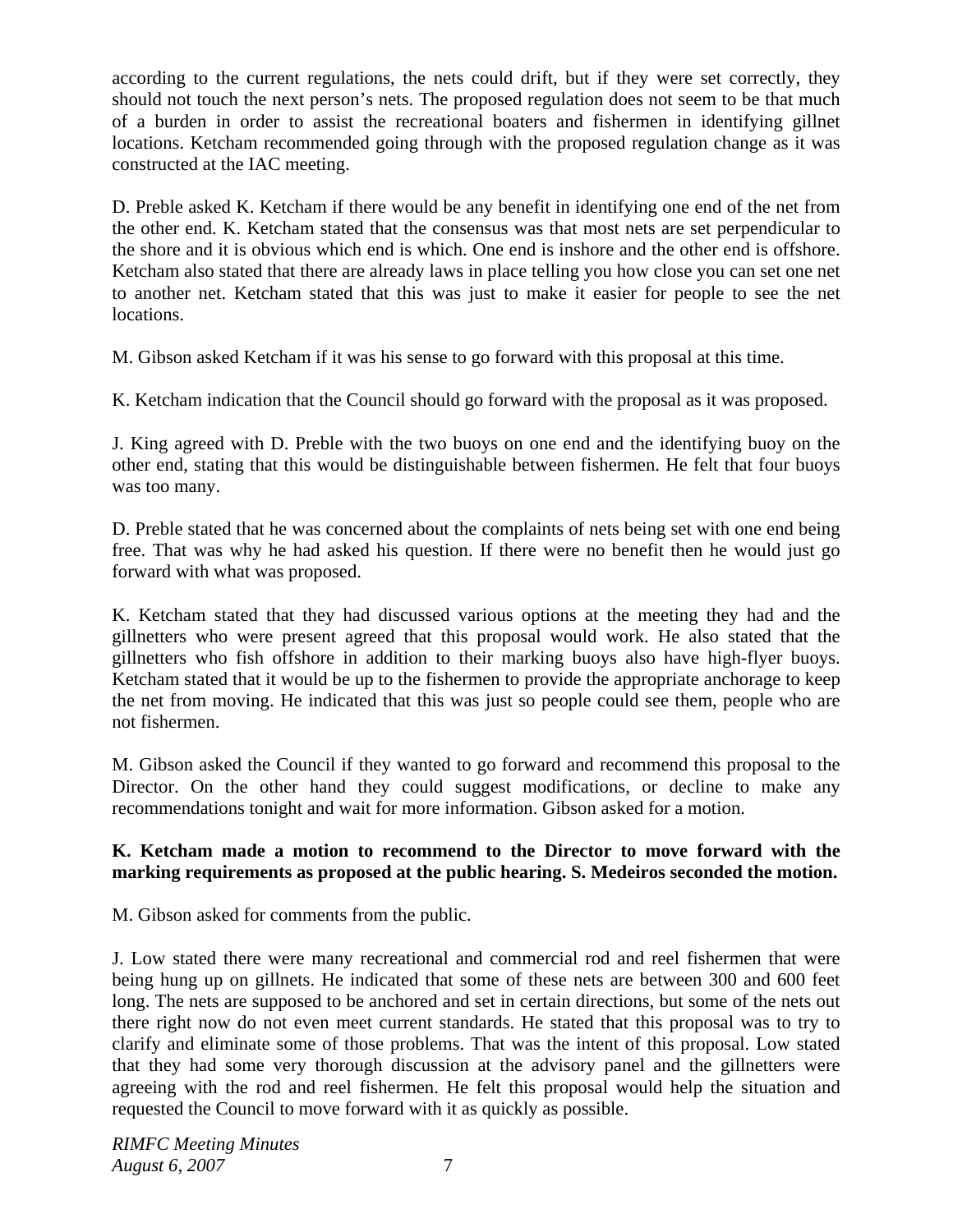S. Parente (gillnetter) stated that he did not think J. Low should be speaking for the gillnetters; Low represents the rod and reel fishermen. He stated that no one wants to put four of those giant buoys on their nets. Parente stated that the large orange buoys are like waving a red flag. He stated that there were militant rod and reel fishermen and he had experienced his nets being ripped by anchors and boat motors getting hooked on the nets and taking off. That is one of the reasons gillnetters like to keep a low profile. He stated that what has always been done was to put two buoys on the southwest or south end and one buoy on the north end so that the lobstermen when they set their trawls know which direction the net is running. When they set further out it is two buoys on the west end and one buoy on the east end. Parente also stated the by law they already had to put their license number on the buoys there is no need for a fishermen's name to be on the buoy. The number is for enforcement purposes and enforcement can identify a person by the license number, there is no need to require the name on the buoy also.

J. Grant stated that in the proposal it is stated as RI commercial fishing license number he suggested that this was the CFL and that this was the same problem as the horseshoe crab regulations, which stated multipurpose. He stated that if someone did not have a CFL license it might be easier to change to commercial multipurpose license, or something else.

M. Gibson stated the motion, which was to recommend to the Director to move forward with the marking requirements as proposed at the public hearing, and asked for a vote. **The motion to recommend to the Director to move forward with gillnet marking requirements as proposed at the public hearing passed unanimously.** 

#### *Whelk Regulations:*

M. Gibson stated that the Council can make a recommendation to have the Director move forward on these regulations or if this Council needs additional information, the Council can request that, since this item is not a time sensitive item.

K Ketcham asked how staff determined the 35 bushel possession limit, and if we went with a pot limit why would this possession limit be needed.

D. Erkan stated that some of industry was solicited and asked what their catch was on their best days fishing 200 pots. Since the Department is not in a position to administer trap tags, the Division suggested using a possession limit that would be compatible to what a fishermen could harvest using 200 traps, and industry indicated that 35 bushels was a fair estimate.

M. Gibson added that with respect to pot limits and tags the Division is struggling to this date to implement the pot limit program in the lobster fishery. There continues to be repeat problems with incorrect tags being produced by the tag vender, in some case two and three times in a row. He also mentioned that enforcement was having a difficult time with this also. That is why the Division has opted for the possession limit as opposed to embarking on another trap limit program. Unless traps are required to have tags in them, enforcement would not be able to enforce the trap limit. Gibson stated that the Division is having a major problem with the trap tags in the lobster fishery and the Division does not want to start another trap tag program.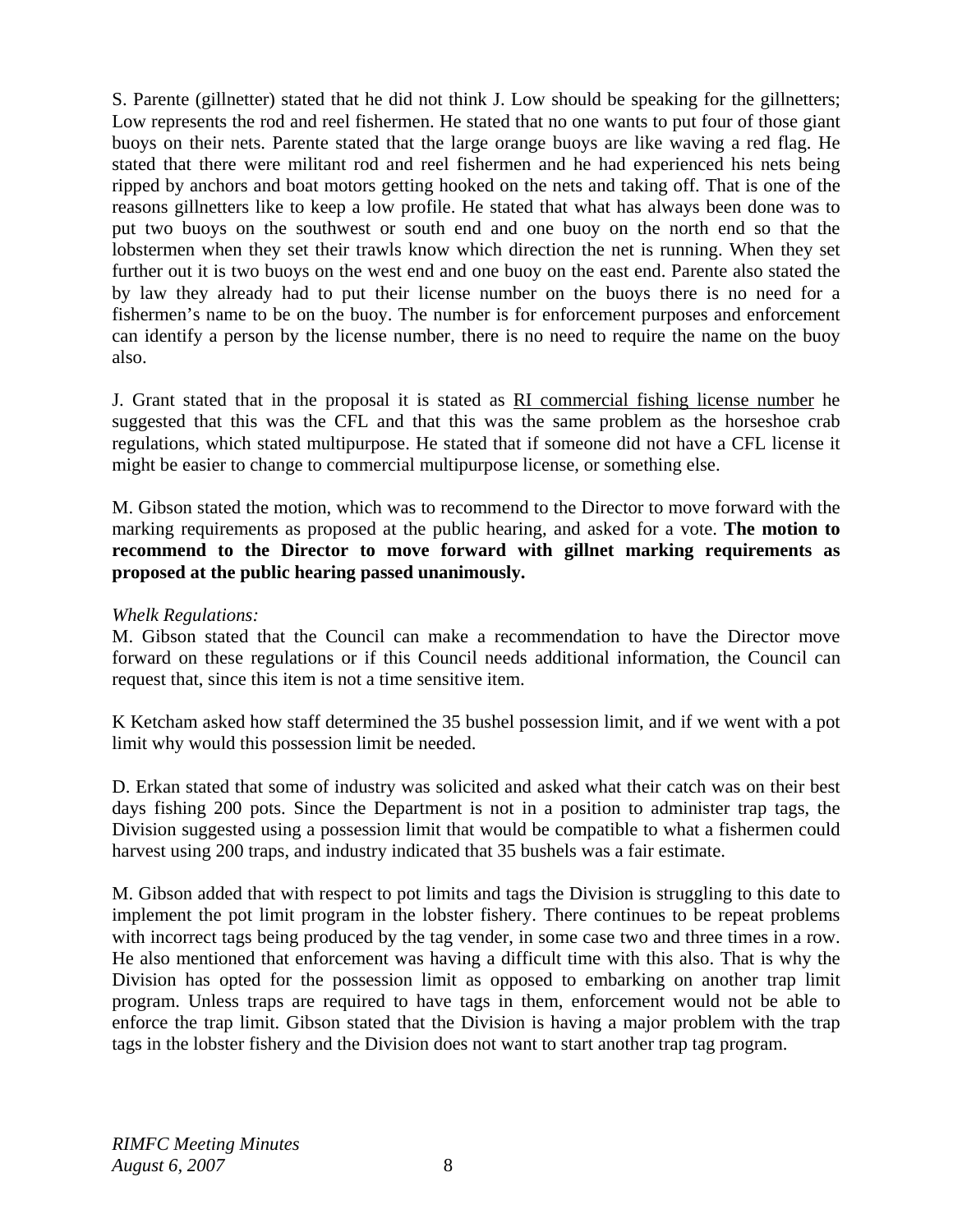K. Ketcham then asked why the whelks were being place under the shellfish Part and why not have it under a separate heading. Since these would not be affected by the same closures as the filter feeders, then why not make them a separate Part.

D. Erkan stated that he did not think this was an issue. He gave an example of bay scallops, which are also listed in the Shellfish Part of the regulations, but the harvesting of this species is not hindered by pollution closures. Erkan went on to explain that the Council voted to have this put under shellfish so that the shellfish advisory panel would be responsible for these regulations and not that the harvesting of whelks would be preventing inside pollution closure lines.

M. Gibson stated that he did not think any of the shellfish closures or specific regulations would adversely affect conch harvesting.

J. McNamee stated he supported Gibson's statement, indicating that it was just semantics. It was where whelks fit the best in the structure of the marine fisheries regulations. He stated that whelks are a mollusk; it is a shellfish so it would best fit in this section.

J. King stated that he did not see anything in the whelk regulations that addressed the use of another boat to harvest if the owner/operator's vessel was down.

J. McNamee stated that a lot of the langue was taken from the lobster regulations so it should be similar to that.

J. King stated that he did not see it mentioned in the whelk regulations.

M. Gibson suggested that according to enforcement there is already a practice to be able to do that.

S. Parente stated that he would like to have the bait bag requirement eliminated. He could not see, for the price to purchase horseshoe crabs, why these fishermen would not be conservative anyway. He thought it would be a hassle and more of an inconvenience. He requested having that requirement eliminated unless there was some other reason for requiring them.

M. Gibson asked staff to comment on the bait bag requirement he recalled that it may be an ASMFC requirement.

D. Erkan stated that bait bags were not a requirement, but ASMFC was trying to encourage the use of bait bags as a means to reduce the fishing effort on horseshoe crabs.

K. Ketcham stated that he was in agreement with S. Parente that it should be up to the individual fisherman if he wants to use bait bags or not. It should not be a mandatory requirement.

M. Gibson stated that it appeared that some members would like to remove the bait bag requirement. He asked Council members if anyone was opposed to removing this requirement. **There was no objection from Council members to removing the mandatory bait bag requirement from the proposed whelk regulations.**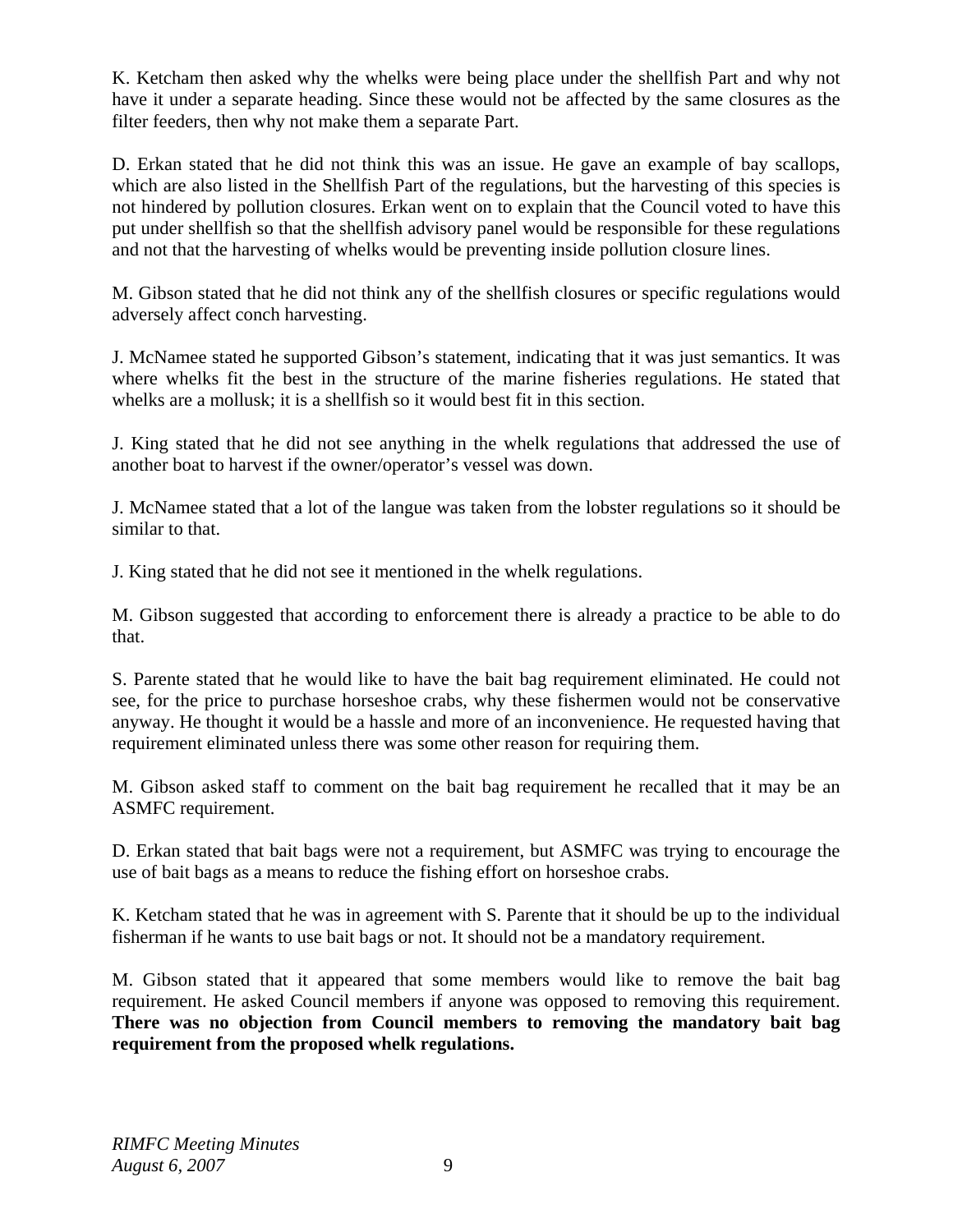M. Gibson mentioned that there were some public comments on the sizes of the escape vents. Gibson indicated that it was his understanding that the escape vents were not to prevent whelks from entering, but to let other organisms escape such as fish and lobster.

D. Erkan stated that this requirement was to avoid ghost gear from catching finfish and other marine species. He stated that most pots that were used have wide openings and will not need an escape vent, but this is a safe guard against all the different design types being used.

K. Ketcham asked a question about escape vents. He wanted to know that as long as the top of the pot was open that this would meet the escape vent requirement. D. Erkan stated that if the trap had a wide enough opening then this would act as the escape vent. The intent was to have a wide enough opening to allow other organisms to escape from the pot. K. Ketcham agreed to have an opening or escape vent to allow other marine species to escape.

M. Gibson stated that another comment that was made pertained to the tending requirement of pots. Gibson asked S. Hall, enforcement, if he had any comments. S. Hall stated that it would be difficult to enforce this requirement.

K. Ketcham stated that he thought people would haul their gear at least once a week. He stated that he was in favor of having some type of tending requirement because he did not want to have ghost gear left out. Ketcham indicated that we did not need any more debris left on the bay bottom.

J. King asked what the tending requirement for lobster was. He indicated that if this regulation was modeled after the lobster regulation then it should be a similar tending requirement as the lobster regulation.

K. Ketcham asked the commercial industry what there normal schedule was for tending pots.

A member from the audience stated he normally hauls his pots every one to two nights. He stated that unless there was trouble it is a maximum of two nights.

K. Ketcham stated that he just did not want to see pots left behind. He indicated that some people get into the business then decide not to continue and just leave the gear behind in the water.

D. Erkan stated that the tending requirement in part was raised by industry because they reported an individual leaving his pots in the water all summer and not tending them at all.

M Gibson asked Council members if they wanted to make a recommendation to the Director on the whelk regulations or would they want more time to go through them and talk to industry because there is no timing issue. Gibson suggested that it would be good to get these in place by the 2008 fishing season but there was time for Council members to review the regulations.

## **K. Ketcham made a motion to postpone making a recommendation to the Director at this time on the whelk regulations. However, take it under review and address it at the next meeting in September. J. King seconded the motion.**

M. Gibson asked Council members if there were any objections to the motion to postpone Council recommendation to the Director until the next meeting. **There were no objections,**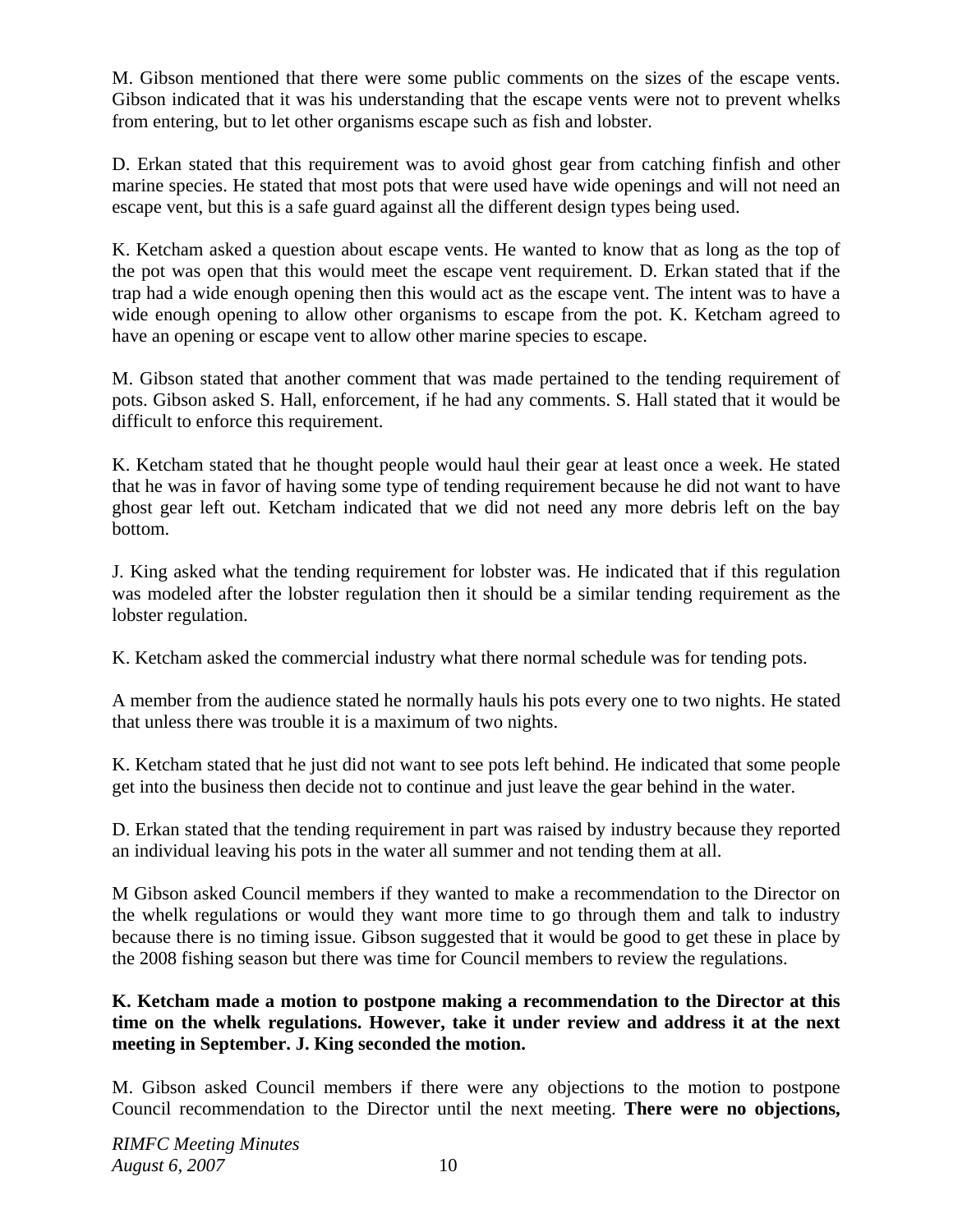### **therefore, the motion to postpone giving recommendations to the Director on the whelk regulation passed.**

#### *Alternate application for seat on the Shellfish Advisory Panel*:

M. Gibson stated that the Council had an application before them from Joe Clemente for an alternate position to Russell Vaughn on the Shellfish Advisory Panel.

N. Scarduzio stated that Mr. Clemente's application had been submitted to DEM Enforcement for review and was approved.

#### **J. King made a motion to approve the appointment of Mr. Clemente as alternate to Russell Vaughn on the Shellfish Advisory Panel. K. Ketcham seconded the motion.**

M. Gibson asked if there were any objections to approving Mr. Clemente as alternate to Russell Vaughn on the Shellfish Advisory Panel. **There were no objections; therefore, Mr. Clemente was approved as alternate to Russell Vaughn on the Shellfish Advisory Panel.**

#### *Reassignment of Ed Baker's Advisory Panel positions*:

M. Gibson stated that Mr. Baker was not in the health that he wanted to be in, in order to fulfill his obligation to these panels.

N. Scarduzio reviewed the different panels that Mr. Baker was on and the positions that he held. She indicated that he was on one ASMFC panel and four RIMFC panels.

M. Gibson stated that unless there were any objections from the Council he would go ahead, move Mr. Bellavance from the alternate position to the primary position, and notify ASMFC. **There were no objections from the Council.**

M. Gibson suggested that for the positions where Mr. Baker holds an alternate position the Primary person would select and refer another alternate candidate for consideration.

M. Gibson asked J. Low if he would be willing to move from the alternate position up to the primary position on the winter flounder AP. J. Low stated that he would take that position. M. Gibson suggested that J. Low should also select another alternate for the tautog AP.

M. Gibson thanked E. Baker for his service and for regularly attending meetings.

*Approval of IAC Agenda:* M. Gibson indicated that there was a need for another IAC meeting because of the annual specification of licensing recommendations and sector plan recommendations to the Director. Gibson asked if there were any objections to the agenda or if any other items needed to be added. Hearing none, **the agenda was approved as written with an August 20, 2007 meeting date.**

#### **Old Business:**

*Update on proposed groundfish advisory panel:* M. Gibson stated that the solicitation process was completed.

N. Scarduzio stated that the deadline for applications to be submitted was July 16, 2007. She stated that approximately eleven (11) applications were received. These applications have been

*RIMFC Meeting Minutes August 6, 2007* 11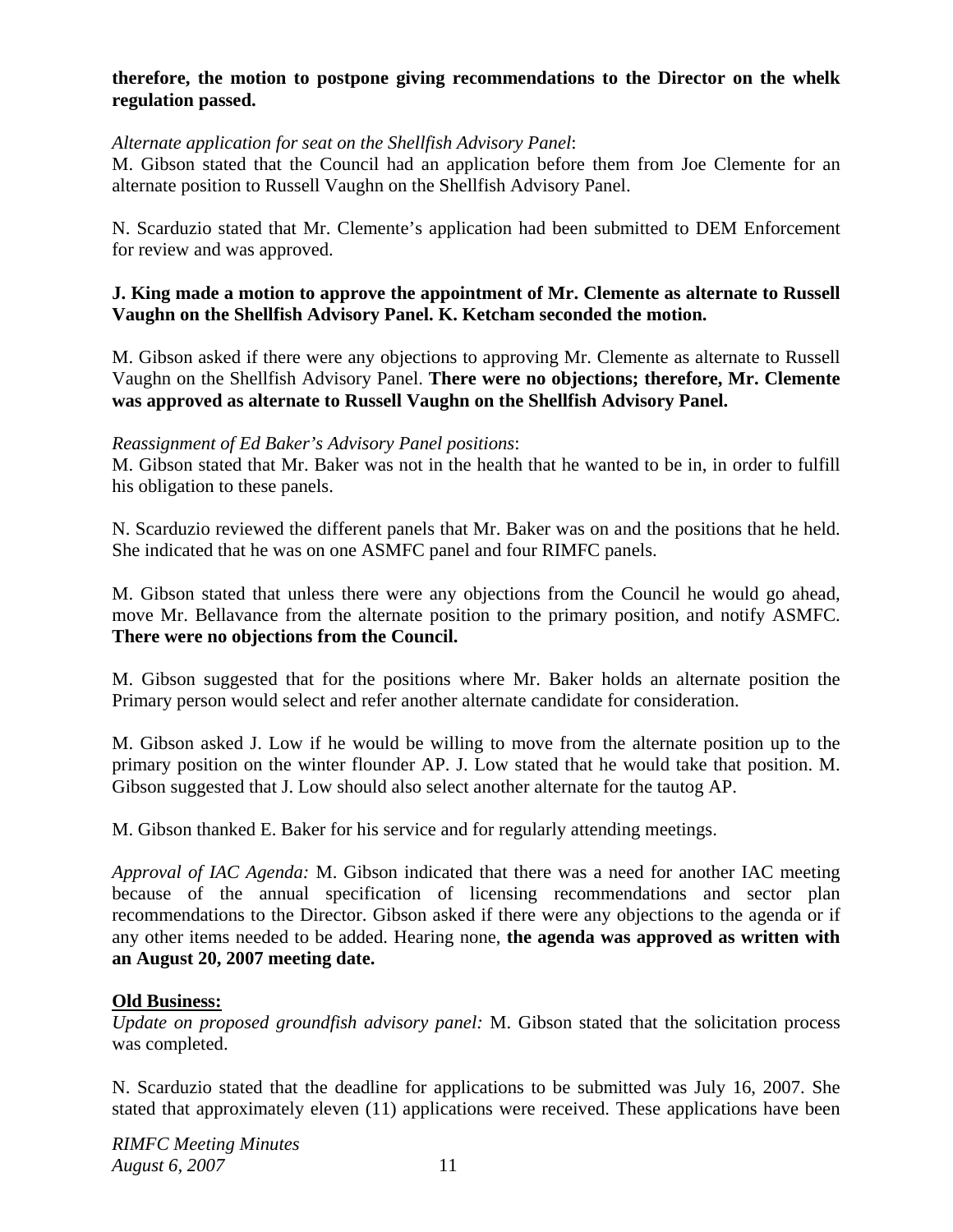submitted to enforcement for background checks. Once this process is completed, the names of the qualifying individuals will be presented hopefully for the September Council meeting for Council consideration.

# **FYI:**

*Update on Menhaden:* M. Gibson indicated that he would give an update from the Division's perspective. He did not have any idea what was happening with the General Assembly. Gibson stated that at the Department level there had been a significant amount of effort in monitoring the menhaden fishery in the bay. Gibson indicated that he was able to fund and obtain a fishery observer who was placed not only on both fishing vessels but he had also been in the plane with the spotter pilot. He made substantial observations, photographic records, and obtained all of the spotter logs. The Division has sampled over seven thousand (7,000) fish at this time, samples were also taken from floating traps, and we documented those landings. He stated that he had provided Director Sullivan with a draft of how the Division would monitor and manage menhaden in the bay. Gibson stated that the Director agreed there should be a certain percentage that should to be left in the bay. He explained that the Division is working with a certain fraction, which is 50 % where the commercial fishery could remove no more than that amount recognizing that some fish have to be left in the bay to service the recreational fishery. Gibson stated that the Division had developed a prototype of an in-season harvest monitoring program. This involves going on the boats, going in the spotter planes, making estimates of how many menhaden are in the bay at any given time, and tracking the actual catches of the purse seine fleet with the ability to shut that fishery down when it approaches the limit, which is set at 50% at this time. He stated that the Division now has an approach, which is a labor intensive approach, but the Division feels this would work.He indicated that the fishery had stopped at this time the two operations have left due to a lack of fish. There was a large-scale movement of menhaden out of the bay within the past few weeks.

K. Ketcham stated that one of the topics that came up at the IAC meeting was how to figure a way to limit out-of-state vessels fishing 3 miles inside of state waters. He was wondering if the Director or Department had tasked anyone to find out ways we could pursue endorsing some type of plan for this.

M. Gibson stated that the Department had some internal discussions about limited entry approaches for the menhaden fishery. The Department is actively considering various ways to limit entry such as; move menhaden to a restricted finfish category, establish a control date, or possibly a vessel based licensing system as opposed to an individual based system. The Department is still looking into this matter.

 K. Ketcham stated that people would be in favor of piggybacking herring in with menhaden. He gave an example that occurs in winter when the out-of-state pair trawlers come in and start towing through lobster gear. He though this would be a good way to piggyback the two together to put controlled effort on both of these mid water species. He indicated that the problem is not with local boats that are targeting herring, but with the people coming from out-of-state that do not have knowledge of where lobstermen set their gear.

## *Approved advisory panel policy and copy of Standard Operating Procedures:*

M. Gibson stated that this was just an FYI item for Council members to review. He indicated that if anyone saw any errors or corrections that needed to be addressed, to let staff know.